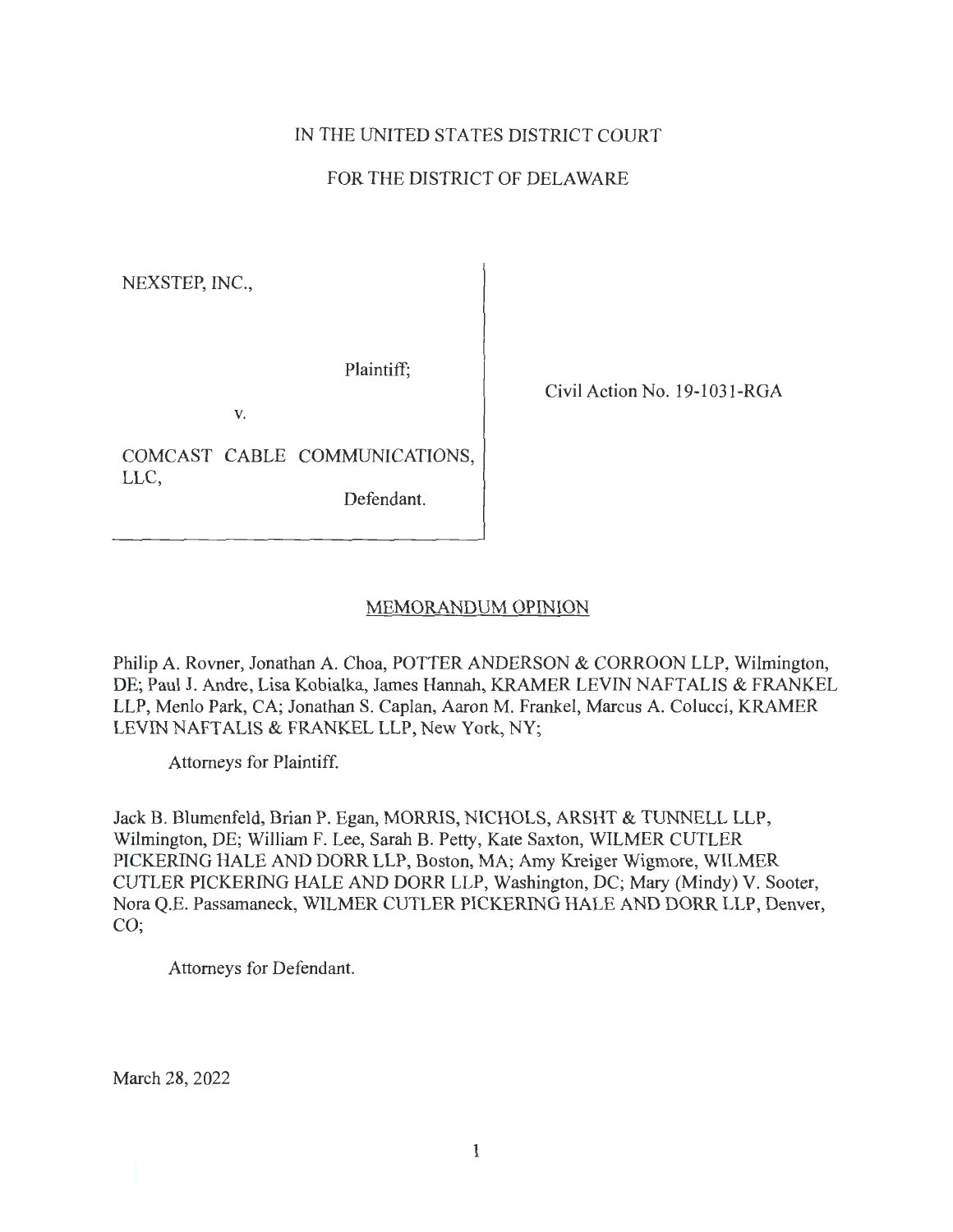*IA~r-21 / <sup>~</sup>* **JU.S. DISTRICT JUDGE:** 

Before me are NexStep's objections (D.I. 276) and Comcast's unresolved objections (D.I. 273) to the Magistrate Judge's Report and Recommendation. (D.I. 267). I have considered the parties' briefing. (D.I. 273, 276, 286, 287). For the following reasons, NexStep's objections are OVERRULED and Comcast's objections are SUSTAINED-IN-PART.

# I. **BACKGROUND**

NexStep sued Comcast for infringement of several patents across three groups. (D.I. 1 ). The parties cross-moved for summary judgment and to exclude expert testimony. (D.I. 196, 197). The Magistrate Judge issued a Report and Recommendation on August 20, 2021. (D.I. 267).

On September 20-23, NexStep tried the patents in the "Customer Troubleshooting" group to a jury. (D.I. 346-49). Before that trial, I considered some of Comcast's objections to the Report and Recommendation. I overruled Comcast's objection to the Report's recommendation regarding the patent eligibility of the Customer Troubleshooting Patents (D.I. 320) and sustained Comcast's objection to the Report's recommendation regarding Mr. Reading's expert testimony on the Customer Troubleshooting Patents. (D.I. 314). This memorandum opinion addresses Comcast's other objections along with NexStep's objections to the Report and Recommendation.

To the extent there is no objection to various of the Magistrate Judge's recommendations, I will adopt them without further discussion.

# II. **LEGAL STANDARD**

### **A. Summary Judgment.**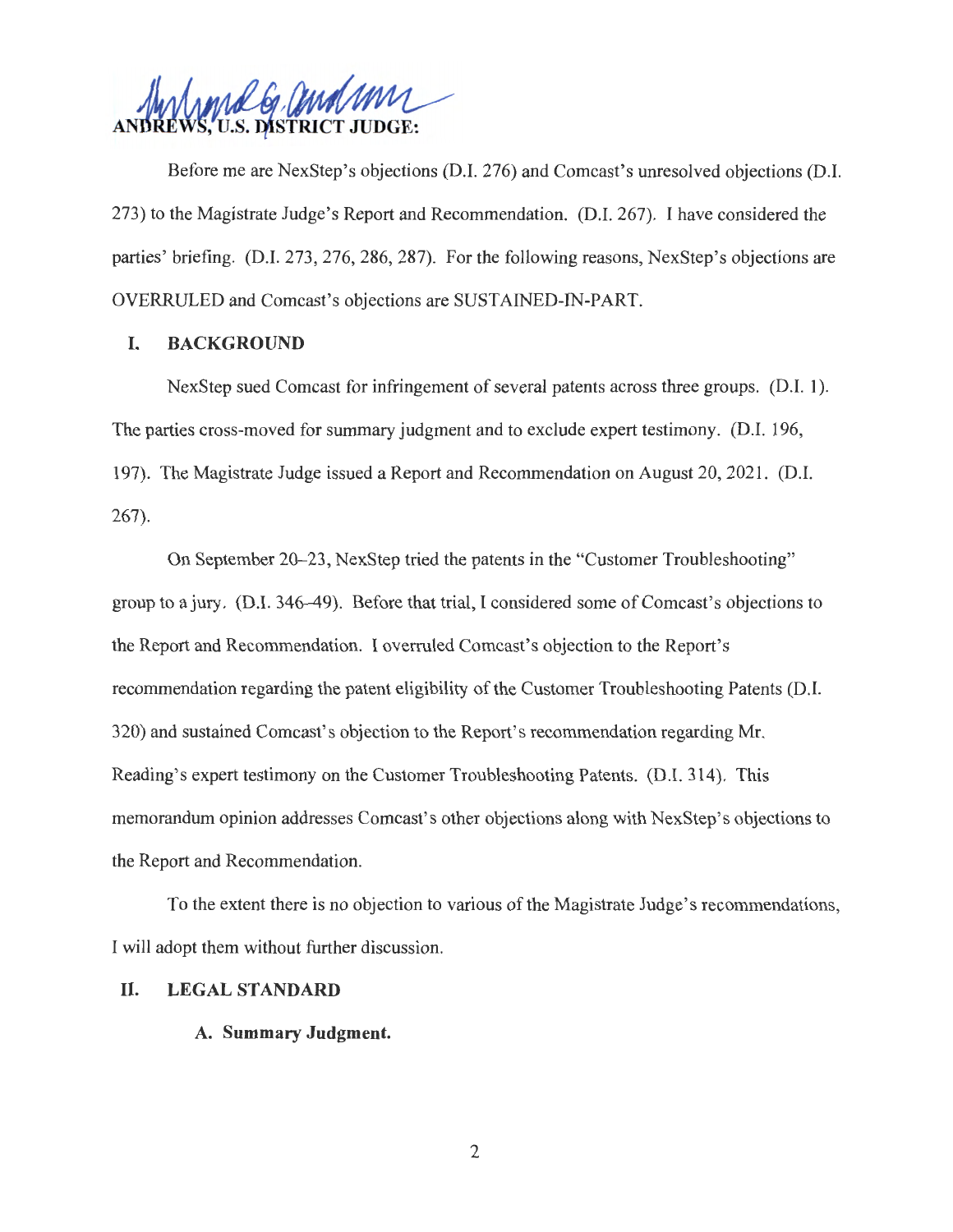Summary judgment is appropriate "if the movant shows that there is no genuine dispute as to any material fact and the movant is entitled to judgment as a matter of law." Fed. R. Civ. P. 56(a). When determining whether a genuine issue of material fact exists, the court must view the evidence in the light most favorable to the non-moving party and draw all reasonable inferences in that party's favor. *Scott v. Harris,* 550 U.S. 372, 380 (2007). A dispute is "genuine" only "if the evidence is such that a reasonable jury could return a verdict for the nonmoving party." *Anderson v. Liberty Lobby,* 477 U.S. 242,248 (1986).

### **B.** *Daubert*

Federal Rule of Evidence 702 sets out the requirements for expert witness testimony and

states:

A witness who is qualified as an expert by knowledge, skill, experience, training, or education may testify in the form of an opinion or otherwise if: (a) the expert's scientific, technical, or other specialized knowledge will help the trier of fact to understand the evidence or to determine a fact in issue; (b) the testimony is based on sufficient facts or data; (c) the testimony is the product of reliable principles and methods; and (d) the expert has reliably applied the principles and methods to the facts of the case.

Fed. R. Evid. 702. The Third Circuit has explained:

Rule 702 embodies a trilogy of restrictions on expert testimony: qualification, reliability and fit. Qualification refers to the requirement that the witness possess specialized expertise. We have interpreted this requirement liberally, holding that "a broad range of knowledge, skills, and training qualify an expert." Secondly, the testimony must be reliable; it "must be based on the 'methods and procedures of science' rather than on 'subjective belief or unsupported speculation'; the expert must have 'good grounds' for his o[r] her belief. In sum, *Daubert* holds that an inquiry into the reliability of scientific evidence under Rule 702 requires a determination as to its scientific validity." Finally, Rule 702 requires that the expert testimony must fit the issues in the case. In other words, the expert's testimony must be relevant for the purposes of the case and must assist the trier of fact. The Supreme Court explained in *Daubert* that "Rule 702's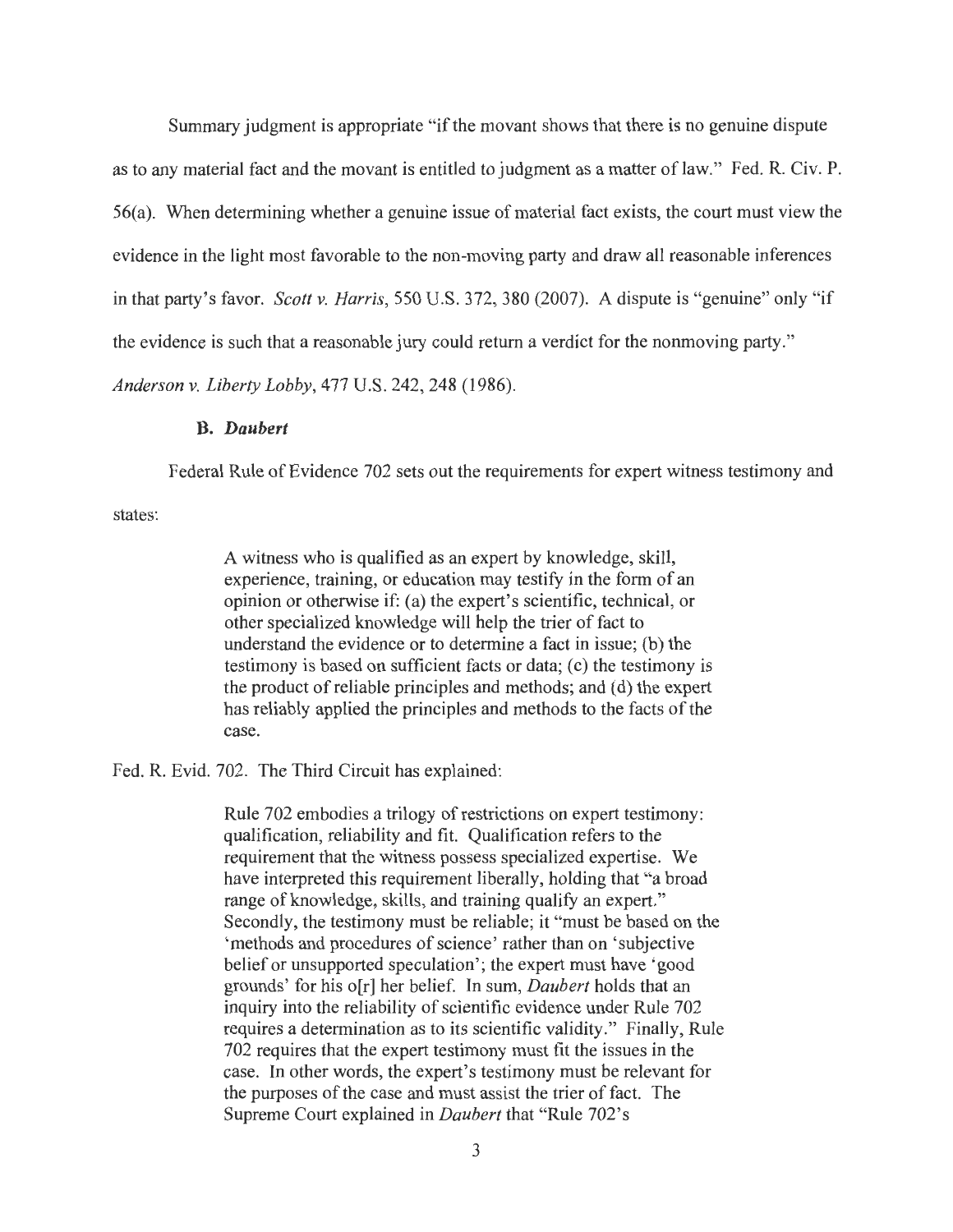'helpfulness' standard requires a valid scientific connection to the pertinent inquiry as a precondition to admissibility."

By means of a so-called *"Daubert* hearing," the district court acts as a gatekeeper, preventing opinion testimony that does not meet the requirements of qualification, reliability and fit from reaching the jury. *See Daubert* ("Faced with a proffer of expert scientific testimony, then, the trial judge must determine at the outset, pursuant to Rule 104(a) [of the Federal Rules of Evidence] whether the expert is proposing to testify to (1) scientific knowledge that (2) will assist the trier of fact to understand or determine a fact in issue.").

*Schneider ex rel. Estate of Schneider v. Fried,* 320 F.3d 396, 404-05 (3d Cir. 2003) (footnote

and internal citations omitted).<sup>1</sup>

### **C. Standard of Review**

The parties agree that the standard of review for the Magistrate Judge's Report and

Recommendation on summary judgment is *de nova.* (D.I. 273 at 1; D.I. 276 at 1). For a motion

to exclude expert opinions, the standard of review is "clearly erroneous or is contrary to law."

(D.I. 273 at 1; D.I. 286 at 3).

# III. **DISCUSSION**

# **A. NexStep's Objections**

NexStep objects to the Report's recommendation that I grant summary judgment of noninfringement of U.S. Patent Nos. 8,885,802 ("the ' 802 patent"), 9,614,964 ("the '964 patent"), 7,697,669 ("the '669 patent"), and 8,494,132 ("the '132 patent"). The '802, '669, and '132 patents are in the "Tether Patents" group and the ' 964 patent is the "Enrollment Patent." (D.I. 267 at 2).

# **1. Noninfringement of the '802 Patent**

<sup>&</sup>lt;sup>1</sup> The Court of Appeals wrote under an earlier version of Rule 702, but the subsequent amendments to it were not intended to make any substantive change.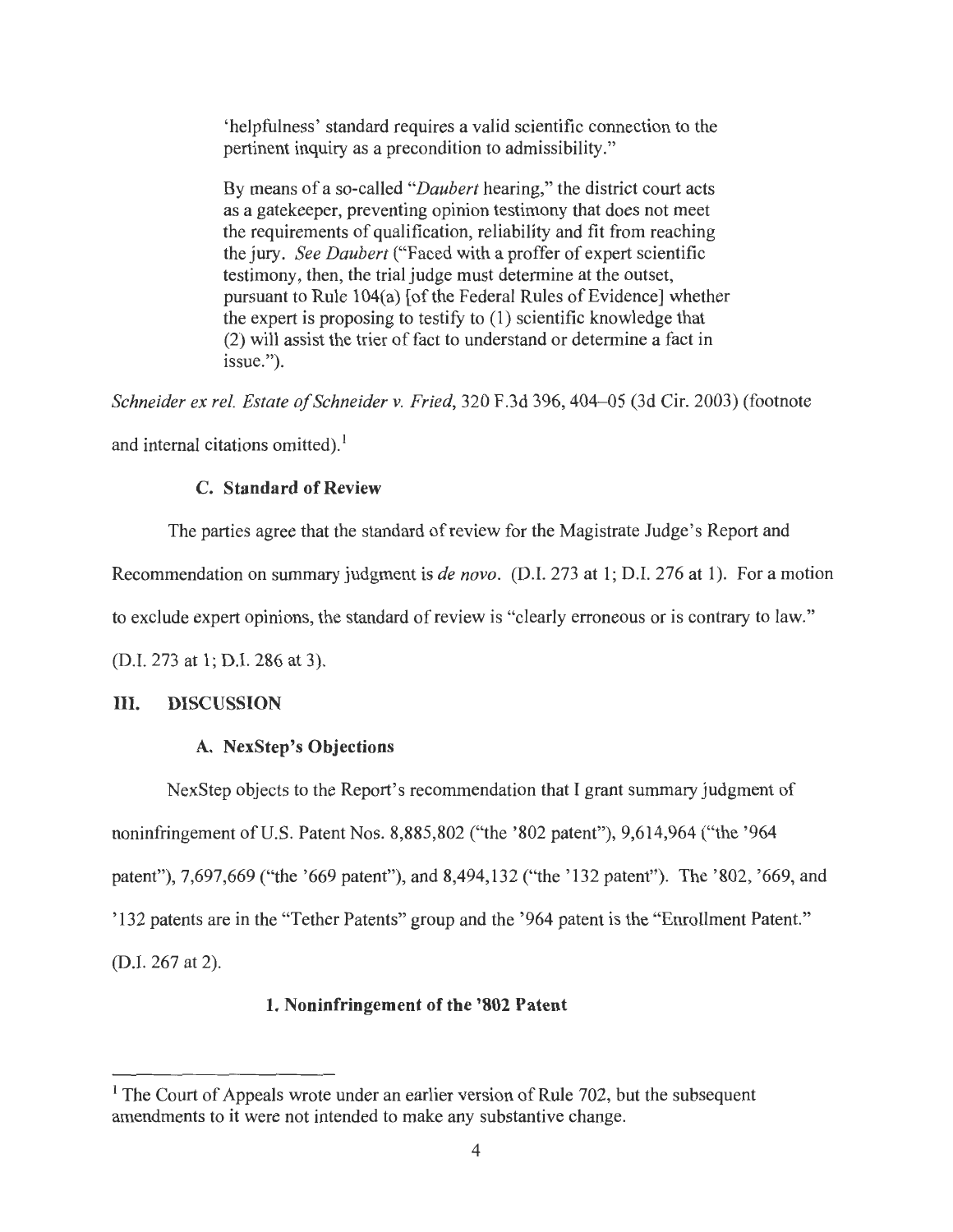The '802 patent requires the use of Voice over Internet Protocol ("VoIP"). '802 Patent, Cl. 1. "VoIP" is construed as "[p]rotocols and data formats for transmitting voice conversations over a packet-switched network, such as the Internet." (D.I. 113 at 21; D.I. 261 at 1). NexStep argues that the accused devices' use of HTTP is use of VoIP. (D.I. 276 at 1). The Magistrate Judge disagreed. (D.I. 267 at 20).

There does not appear to be any dispute regarding how the accused devices operate. As Comcast explains, "A user speaks a command (e.g., 'watch NBC') into the microphone of the voice remote, and the captured audio is sent by the set-top box over a protocol called HTTP to Comcast's servers." (D.I. 287 at 6).

NexStep asserts that any protocol that can carry voice data qualifies as VoIP. *(See* D.I. 276 at 2 ("[T]he VoIP element ... is satisfied because Comcast's accused products use a number of protocols that can carry voice data, i.e., a conversation over the Internet. There is no need to show that the accused products are used for actual two-way conversations . . . . ")). NexStep advances several claim construction arguments in support of its theory. *(See D.I. 276 at 3–4).* As the Magistrate Judge noted, however, "The court specifically rejected Plaintiff's effort to broaden the definition to encompass all audio data, instead finding that the industry standard definition of the term limited it to the realm of voice conversations or telephony." (D.I. 267 at 19).

The VoIP limitation requires use of a protocol capable of transmitting a "voice conversation." A conversation requires at least two people. A "voice conversation" transmitted over the internet implies two-way transmission. NexStep has not offered any evidence showing that HTTP can carry out two-way voice conversations. NexStep's expert presents only conclusory statements that HTTP is VoIP. *(See D.I. 199-2, Ex. 23, [[155-160, 189-192*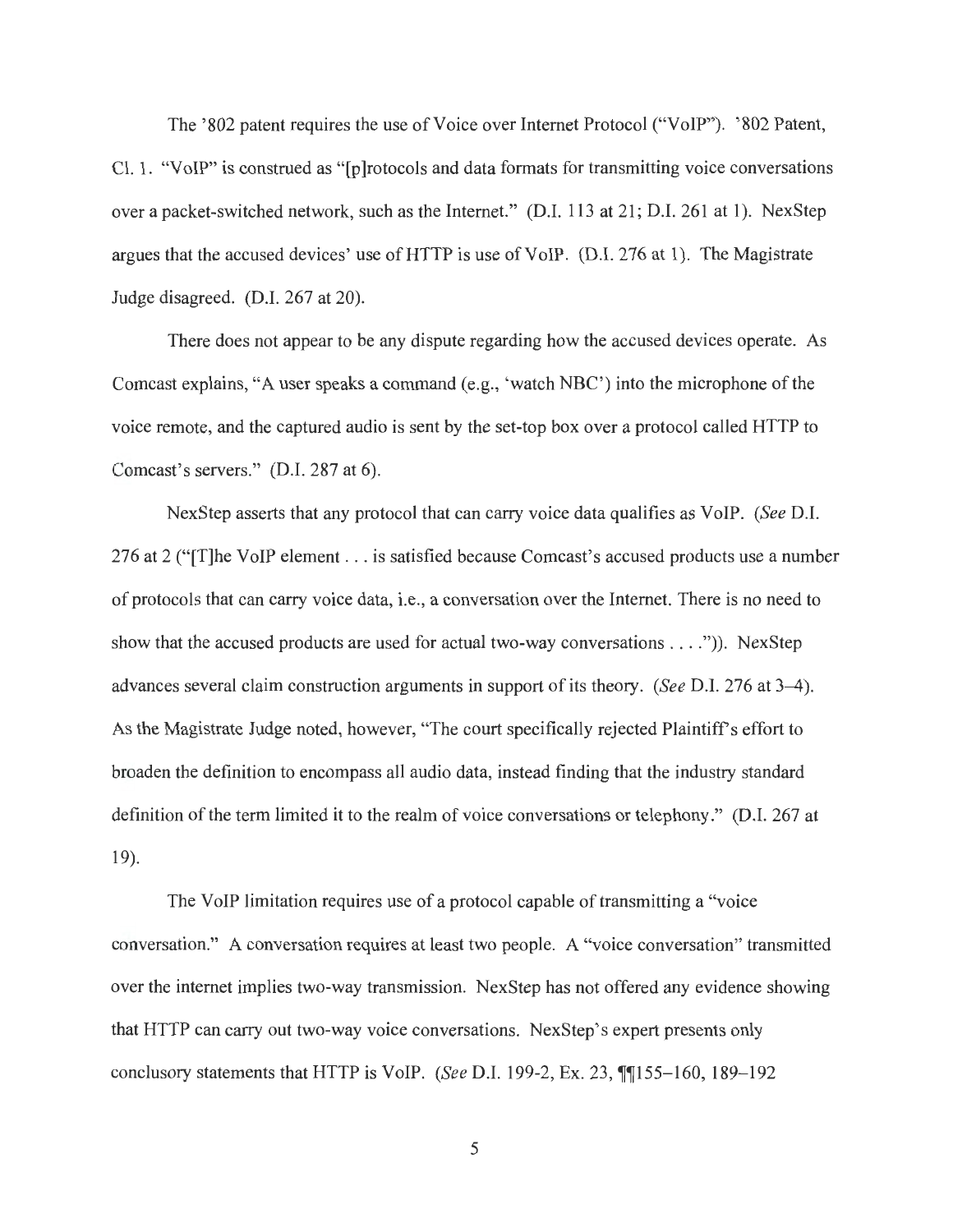(asserting that transmission over HTTP is VoIP without showing that HTTP is capable of transmitting voice conversations); D.I. 199-2, Ex. 24,  $\P$  41 (asserting that "HTTP is a requestresponse protocol . .. that is capable of transmitting voice conversations"). The dictionary definition of "VoIP" cited by NexStep's expert undermines the expert's conclusory assertion that a person of skill in the art (a "POSITA") would understand that "VoIP protocols and formats for transmitting voice conversations do not require real-time interactive voice conversations." (D.I. 199-2, Ex. 24, ¶ 43; *see also* D.I. 215-1, Ex. K at 979 (defining "VoIP")). As the Magistrate Judge noted, "Plaintiffs dictionary definition confirms that VoIP protocols must be capable of facilitating 'phone calls' and may include additional new services such as voice emails." (D.I. 267 at 21 n.6.). Thus, I will follow the Report's recommendation and grant summary judgment of noninfringement of the ' 802 patent.

#### **2. Noninfringement of the '964 Patent**

The '964 patent requires a "control device," which I construed as "a device, not a universal remote control or smart phone capable of acting as a universal remote control, for controlling another device." (D.I. 261 at 3). NexStep argues, "the application of the Court's construction of ' control device' to the Accused Control Devices is a factual dispute that should have precluded summary judgment." (D.I. 276 at 5). Comcast responds that NexStep has waived many of its arguments by failing to raise them before the Magistrate Judge. (D.I. 287 at  $1$ .

Further procedural history is necessary to understand the parties' positions on this point. The Magistrate Judge issued a Report and Recommendation regarding claim construction. (D.I. 113). NexStep objected. (D.I. 128). On August 9, 2021 , I issued a Memorandum Order modifying the Magistrate Judge's construction of "control device." (D.I. 261). The Magistrate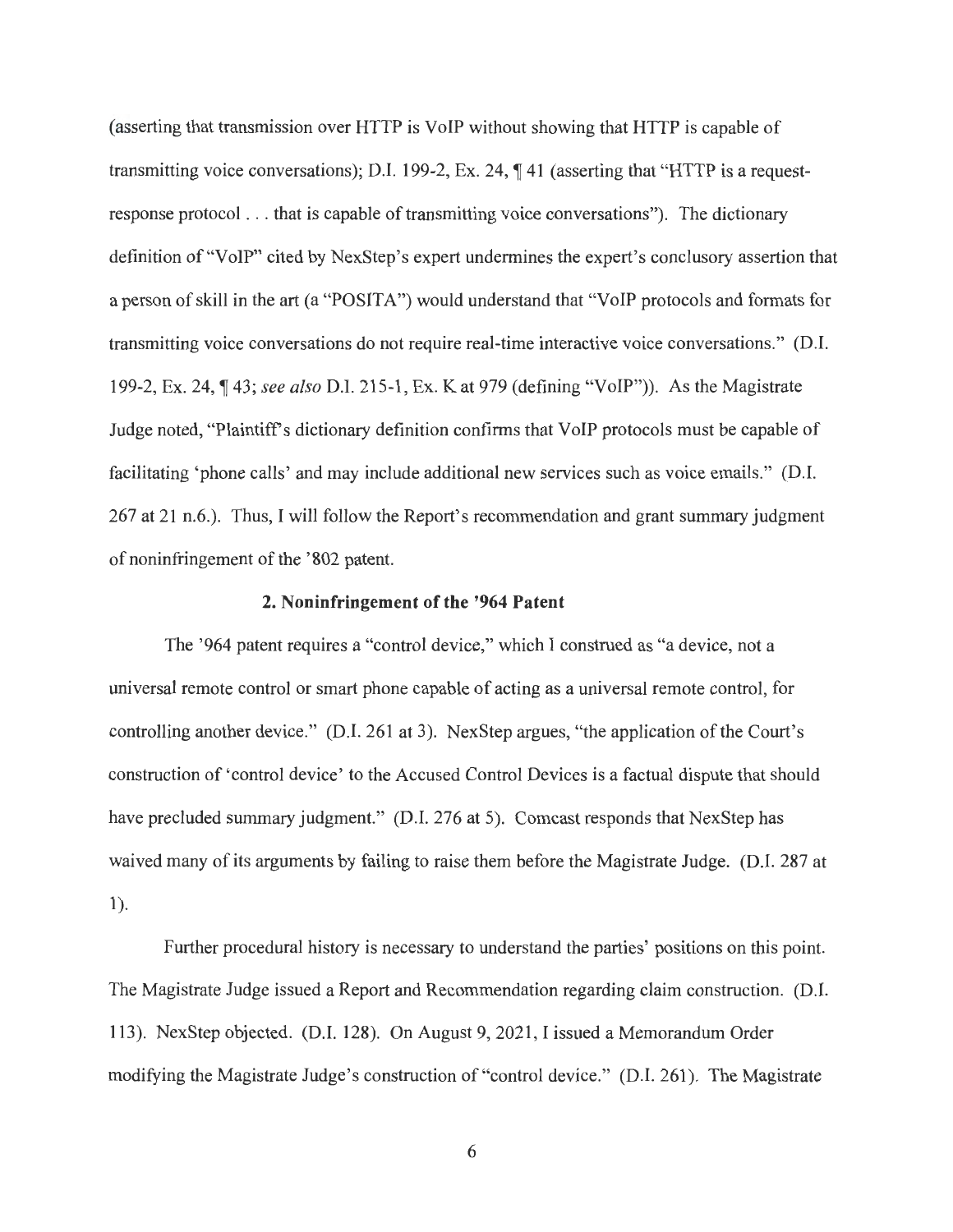Judge had recommended the construction: "a simple apparatus, not a universal remote or smart phone capable of acting as a universal remote control, for controlling a device." (D.I. 113 at 25). I removed the "simple apparatus" language and construed "control device" as "a device, not a universal remote control or smart phone capable of acting as a universal remote control, for controlling another device." (D.I. 261 at 3).

By the time my Memorandum Order issued, the parties had already briefed their motions for summary judgment. On August 10, 2021, the Magistrate Judge ordered the parties to provide a joint status report regarding "their respective positions on the August 9, 2021 Memorandum Order on claim construction and its effect, if any, on the pending motions for summary judgment and Daubert motions." The parties filed a joint status report (D.I. 264) on August 17, 2021 and the Magistrate Judge issued the Report and Recommendation (D.I. 267) three days later.

NexStep's position in the joint status report was: "As set forth in NexStep's Opposition, Comcast's Home App infringes Claim 11 and 21 of the '964 Patent by way of three infringing scenarios, in which the 'control device' can include Comcast's Home App (scenario 1) or Comcast's Xfinity Remotes (scenarios 2 and 3)." (D.1. 264 at 2).

In its objections, NexStep adds an infringing scenario in which the set-top box is a control device. (D.I. 276 at 9). NexStep had the opportunity to tell the Magistrate Judge that the claim construction yielded a new infringement theory. NexStep did not. Thus, NexStep is precluded from arguing the set-top box theory now. *See* Oct. 9, 2013 Standing Order for Objections Filed Under Fed. R. Civ. P. 72, https://www.ded.uscourts.gov/sites/ded/files/generalorders/Objections-filed-under-Fed-R-Civ-P-72.pdf.

In addition, I will not consider new evidence from NexStep's expert's supplemental report, which was not before the Magistrate Judge. (D.I. 276-1, Ex. 2). NexStep identifies the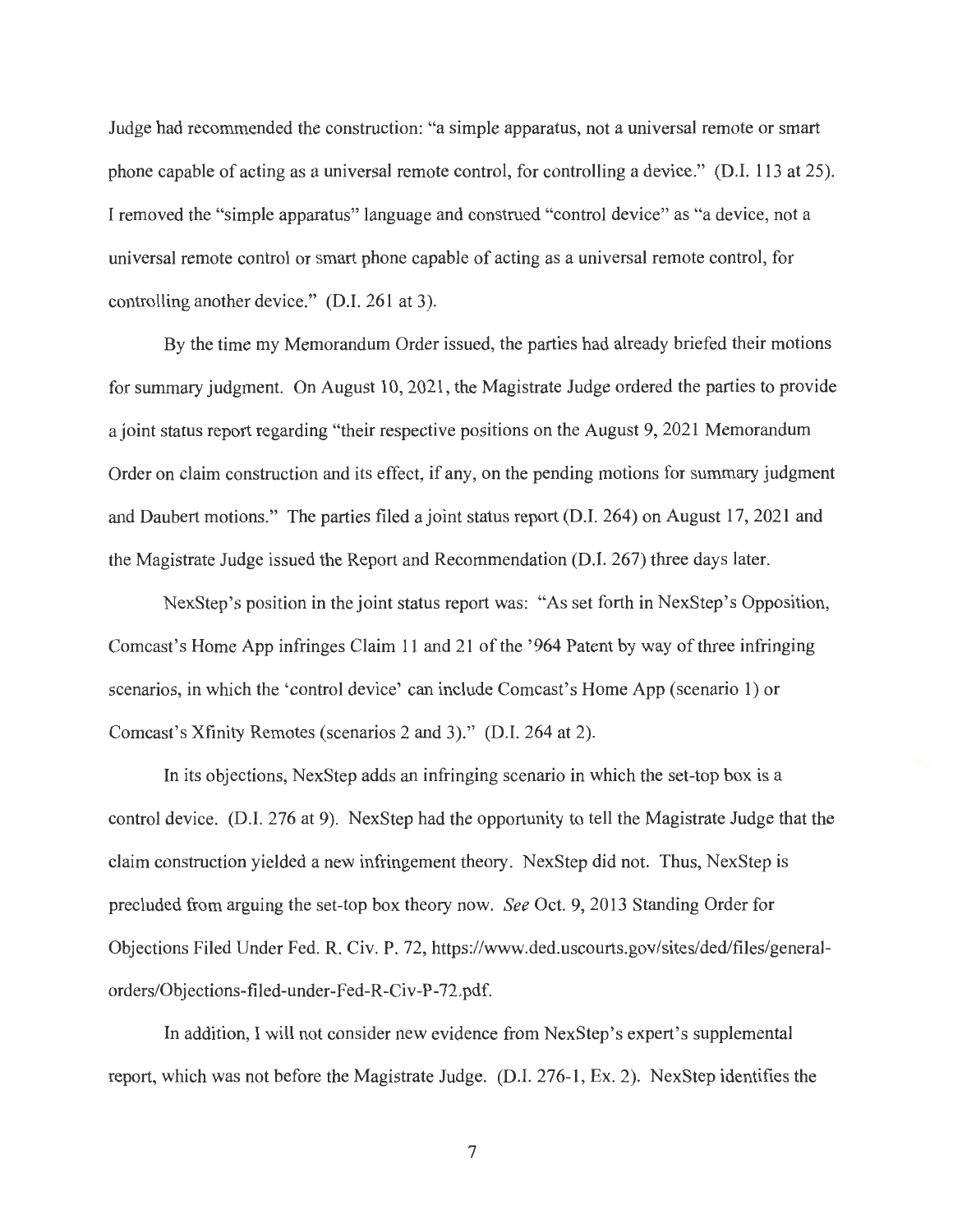supplemental expert report as a new argument in its certification pursuant to the Standing Order for Objections Filed Under Fed. R. Civ. P. 72. (D.I. 276-2). NexStep asserts good cause because the parties entered a stipulation "whereby they agreed to exchange addenda to their experts' reports to address the revised claim construction." *(Id.).* 

I do not think there is good cause to consider the new evidence. NexStep was asked to disclose what "effect, if any" the modified claim construction had "on the pending motions for summary judgment." (Aug. 10, 2021 Oral Order). In the responsive joint status report, NexStep did not raise the possibility of new summary judgment arguments stemming from a new supplemental expert report. (D.I. 264). Just eight days after NexStep submitted the joint status report, and just five days after the Magistrate Judge issued the Report and Recommendation, the parties proposed the stipulation. (D.I. 269). I granted the stipulation the next day, which allows for limited supplementation of "issues relating directly to the terms 'remote control device' ... and 'control device'" and provides that the parties' "infringement contentions will be deemed to incorporate their supplementations." (D.I. 270 at  $1-2$ ). The stipulation does not state anything regarding summary judgment. Given NexStep's representations to the Magistrate Judge just eight days prior, the stipulation does not give NexStep good cause to raise new arguments in its objections.

I will accordingly only consider NexStep's objections that pertain to the infringement theories before the Magistrate Judge.

#### **a. HomeApp**

NexStep argues Comcast's Xfinity Home App is a control device. The Home App is software and does not include any hardware. (D.I. 214 at 16). Before the Magistrate Judge, NexStep argued that the Home App infringed under the doctrine of equivalents. (D.I. 214 at 16-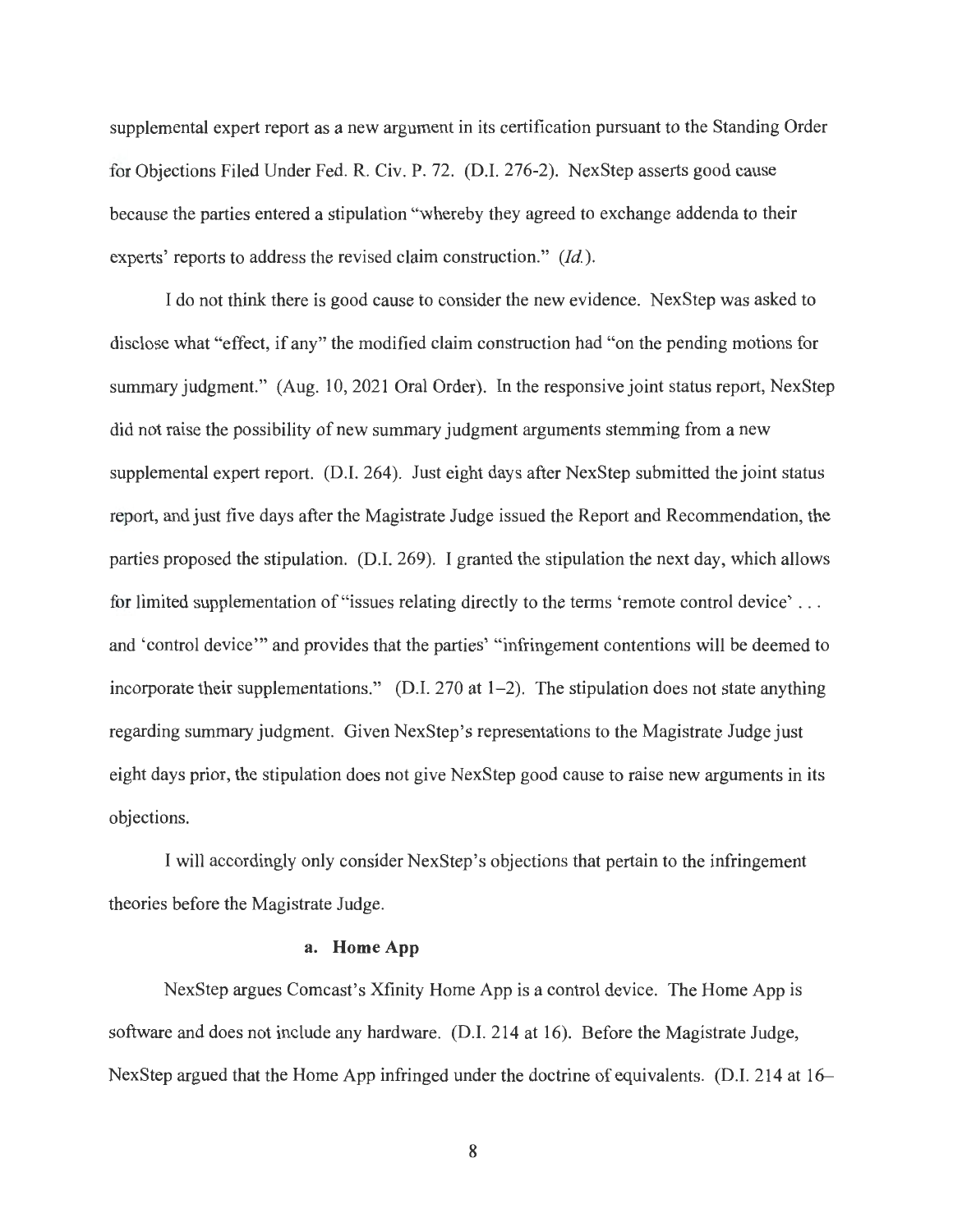17). The Magistrate Judge rejected this argument, because "the Xfinity Home App, by itself, has no hardware that might otherwise render it equivalent to the claimed control device which was defined by the court as an 'apparatus' having a physical structure." (D.I. 267 at 18). Even though the Magistrate Judge's opinion uses the "apparatus" terminology, the reasoning applies equally well under the "device" construction. A device, like an apparatus, is physical. "[N]o jury could reasonably find that software could be equivalent to a physical" claim limitation. *Lighthouse Consulting Grp., LLC v. BB&T Corp.,* 476 F. Supp. 3d 532,544 (W.D. Tex. 2020). Thus, I agree with the Magistrate Judge that the Home App does not infringe the '964 patent.

### **b. Home App on a Smartphone or Tablet**

NexStep asserts that the Home App in combination with a smartphone is a control device. (D.I. 276 at 6-9). Comcast replies that this argument is waived. (D.I. 287 at 4). Before the Magistrate Judge, NexStep argued that the Home App infringed under the doctrine of equivalents. (D.I. 214 at 16-17). In its objections, NexStep appears to object on the basis that the Home App on a smartphone literally infringes. (D.I. 276 at 7 ("Dr. Selker's opinion under this Court's current construction is that the combination of the Xfinity Home App and a smartphone is literally a 'control device."" (citations omitted))). I agree with Comcast that the literal infringement argument is waived. In the joint status report, NexStep did not clarify that the modified construction of "control device" gave rise to a literal infringement argument. (D.I. 264 at 3-4). Thus, I will adopt the Magistrate Judge's recommendation to grant Comcast's motion for noninfringement of the '964 patent as it relates to the Home App.

### **c. Xfinity Remotes**

NexStep argues that the Xfinity Remotes are control devices. (D.I. 276 at 8). The Magistrate Judge disagreed because "the evidence of record demonstrates that the features of the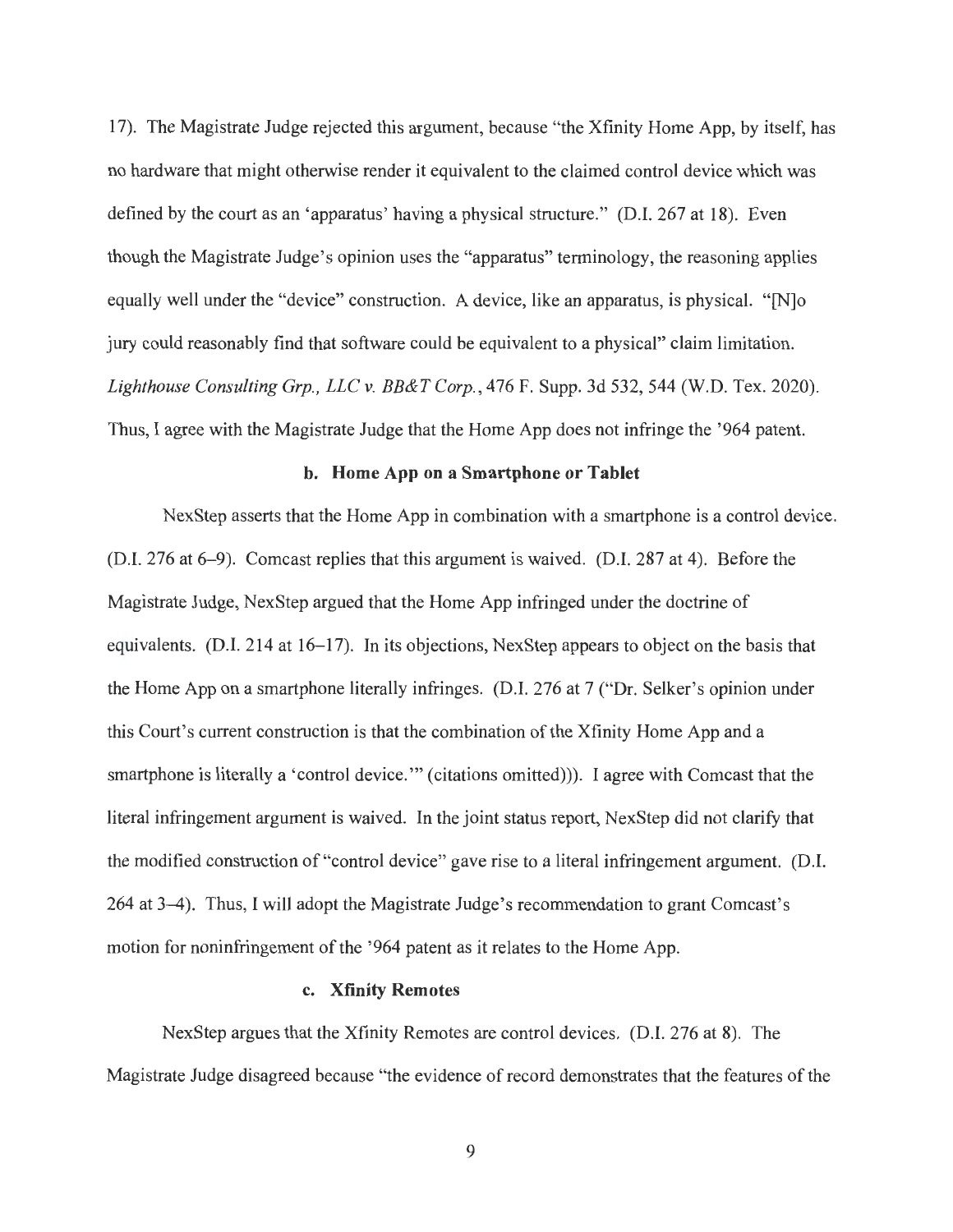Xfinity Remotes are consistent with the standard features of a universal remote control, as defined by Dr. Selker." (D.I. 267 at 17). Under the claim construction, a control device cannot be a universal remote control. (D.I. 261 at 3). Thus, the Report recommends I grant summary judgment of noninfringement for the Xfinity Remotes.

In its objections, NexStep argues that Dr. Selker opined before the Magistrate Judge that Xfinity Remotes are not a universal remote control because they cannot control *"all* the functionality" of the controlled devices. (D.I. 276 at 8). The opinion that universal remote controls must control "all" the functionality of a controlled device was not present in the materials cited to the Magistrate Judge. *(See D.I. 214 at 15–16 (citing 215-1, Ex. E*  $\P$   $\eta$  330–35)). Dr. Selker's opening and reply expert reports on this point were thin. As the Magistrate Judge notes, "Dr. Selker cites only one document in support of his opinion on this topic." (D.I. 267 at 17 n.4). For the reasons explained by the Magistrate Judge, that document is not enough to raise a genuine issue of material fact. *(Id.).* I will not consider new opinions raised in Dr. Selker's addendum. Thus, NexStep has failed to raise a genuine issue of material fact.

For the foregoing reasons, NexStep's objections to the Report's recommendation that I grant summary judgment of noninfringement of the ' 964 patent are overruled.

### **3. Noninfringement of the '669 and '132 Patents**

NexStep accuses Comcast's TV Remote and Stream Apps of infringing the '669 and '132 patents. The Report recommends I grant Comcast summary judgment of noninfringement because the accused products do not satisfy the VoIP limitation of the asserted claims. (D.I. 267 at 25). Under the claim construction, VoIP requires transmission of "voice conversations." (D.I. 113 at 21; D.I. 261 at 1).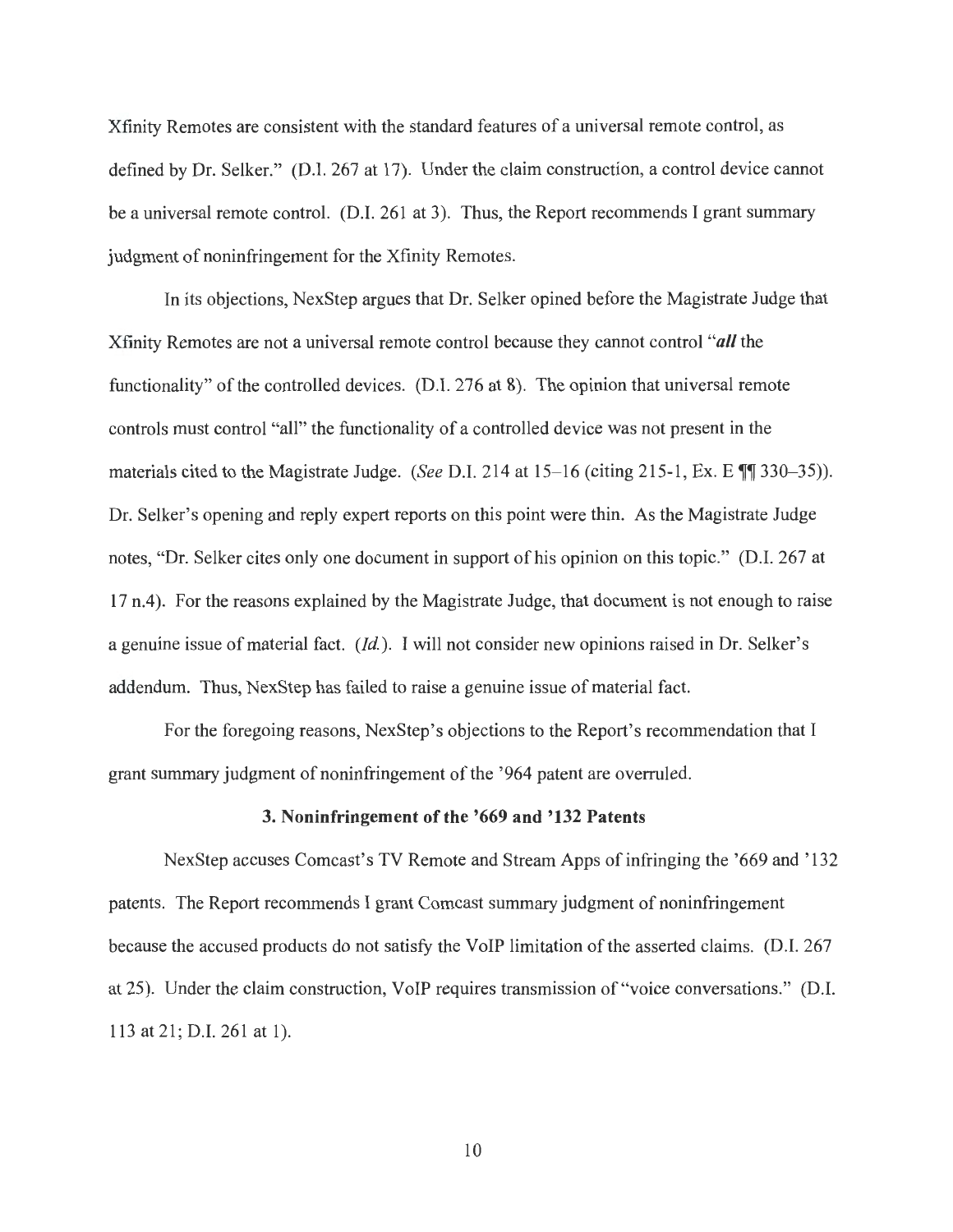NexStep's first infringement scenario involves one-way audio transmission. *(See* D.I. 276 at 10). This does not meet the VoIP limitation for the reasons discussed in § III.A. I *supra.*  NexStep's second infringement scenario involves "streaming video content with encoded voice conversations." (D.I. 276 at 10). As the Magistrate Judge found, this is still one-way audio communication and not a voice conversation as required by the claims. (D.I. 267 at 25). NexStep's third infringement scenario involves the transmission of text that has been converted from a user's speech. (D.I. 276 at 10). Not only is this one-way transmission, but it is not plausible that text is a "voice conversation." NexStep has failed to raise a genuine issue regarding infringement under the doctrine of equivalents because NexStep's expert did not offer a doctrine of equivalents opinion on the VoIP limitation. *(See* D.I. 267 at 24 n.7). Thus, I will adopt the Report's recommendation and grant summary judgment of noninfringement for the '669 and '132 Patents.

# **B. Comcast's Objections**

Comcast objects to the Report's recommendation that I (1) deny Comcast's motion to exclude Mr. Reading's damages opinions,<sup>2</sup> (2) deny Comcast's motion for summary judgment of no pre-suit damages, and (3) grant NexStep's motion for summary judgment of validity of the '964 patent over the prior art. (D.I. 273).

#### **1. Mr. Reading's Damages Opinions**

For the reasons stated in my September 16, 2021 Memorandum Opinion (D.I. 313), I will grant Comcast's motion to exclude Mr. Reading's damages opinion based on the hypothetical negotiation of cost savings associated with the Enrollment Patent.

<sup>&</sup>lt;sup>2</sup> I already resolved Comcast's objections to Mr. Reading's testimony regarding the Customer Troubleshooting Patents. *(See* D.I. 314).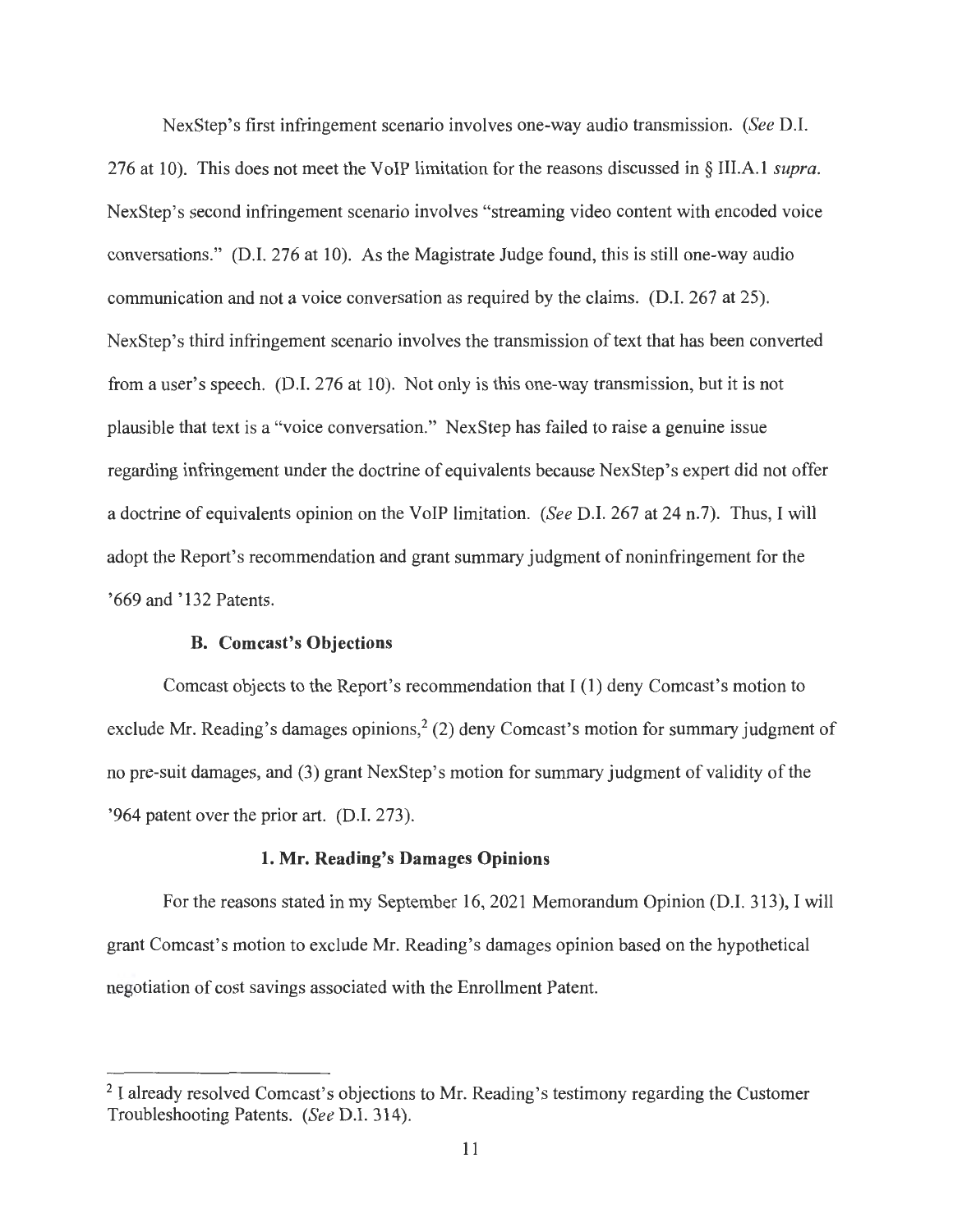Comcast argues that Mr. Reading's royalty base rests on flawed assumptions and should be excluded. (D.I. 273 at 6). Mr. Reading assumes that Comcast saved "at least one or two truck rolls per installed Home system." *(Id.* at 7 (citing D.I. 199-4, Ex. 46 ¶ 126)). This estimate is based on the data Mr. Reading had available. As the Magistrate Judge noted, "Because Defendant does not track the number of devices self-installed by customers, Mr. Reading had no alternative to relying on an estimate for this information." (D.I. 267 at 48). I agree with the Magistrate Judge that this goes to the weight, not the admissibility, of the evidence.

Comcast also objects to the Report's recommendation that I deny Comcast's motion to exclude Mr. Reading's damages opinions for the Tether Patents. (D.I. 273 at 7). In one paragraph, Comcast asserts that the Magistrate Judge erred on four separate grounds. Comcast presents no argument for how the Magistrate Judge erred. Instead, Comcast directs me to its briefing before the Magistrate Judge. *(Id.).* For the reasons stated by the Magistrate Judge, I see no reason to exclude Mr. Reading's damages opinions on the Tether Patents. (D.I. 267 at 50- 53).

#### **2. Pre-suit Damages**

Comcast objects to the Report's recommendation that I deny Comcast's motion for summary judgment of no pre-suit damages. A patentee who makes or sells a patented article must mark the article or notify infringers of the patent to recover damages. 35 U.S.C. § 287(a). "Full compliance" with the  $\S 287(a)$  requires that "substantially all" of the patented products are "consistently marked." *Am. Med. Sys., Inc. v. Med. Eng'g Corp.*, 6 F.3d 1523, 1538 (Fed. Cir. 1993). NexStep argues that it consistently marked its prototypes since the first asserted patent issued in 2009. (D.I. 214 at 28). Comcast disagrees and points to evidence in the form of photos of unmarked devices. (D.I. 273 at 8). According to the inventor, Dr. Stepanian, these photos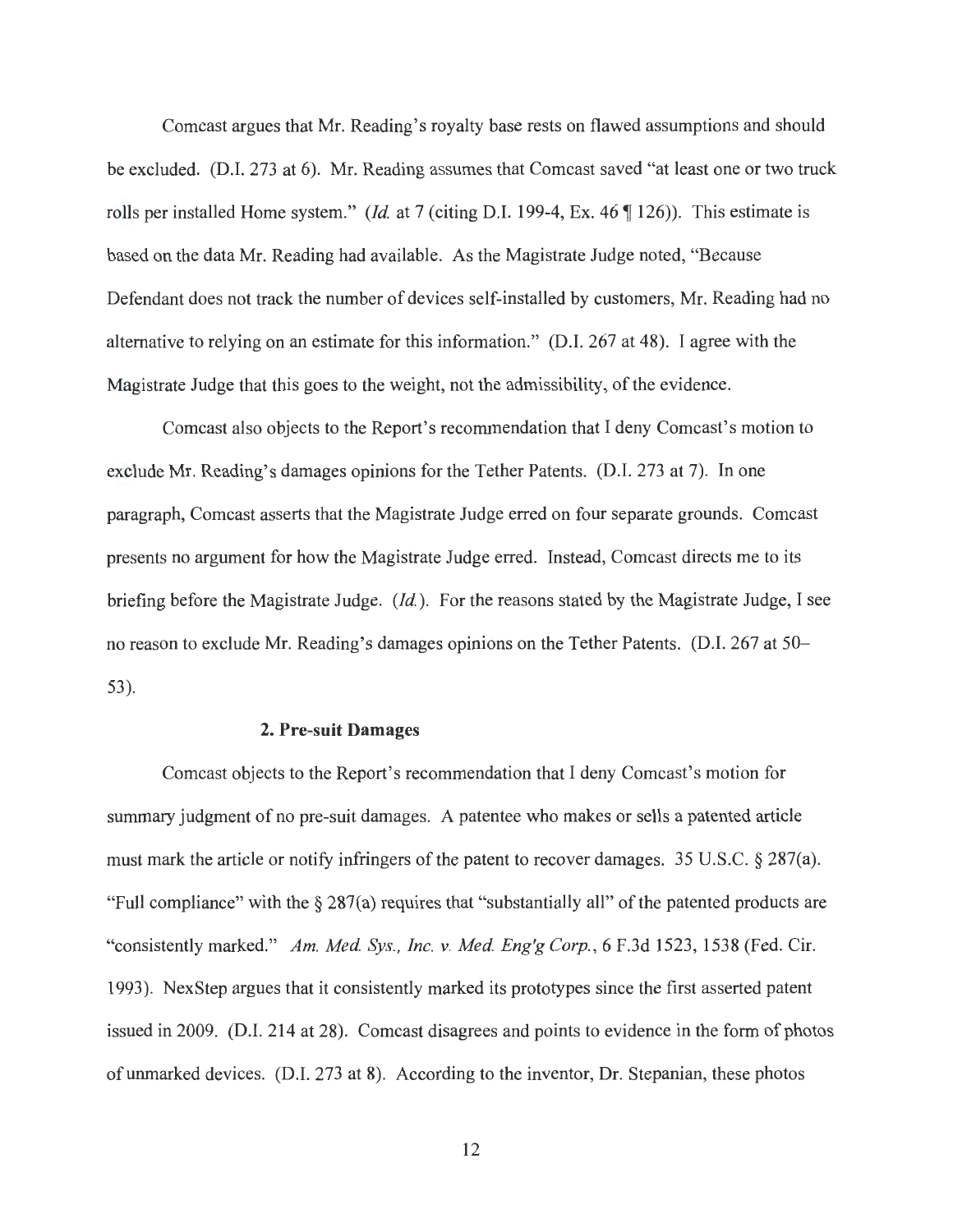depict various items not subject to marking, such as "CAD drawings, design drawings, concept mockup images, or studio photographs of prototypes for potential use in print marketing materials.... There are only a few photographs in this compilation of actual demonstration prototypes, and all of the demonstration prototypes are labeled with patent markings." (D.1. 215- 1, Ex.  $R \P 8$ ).

Dr. Stepanian also states, "As NexStep began to obtain utility patents that applied to its demonstration prototypes, I would regularly update the patent marking labels to specifically identify the issued patent numbers applicable to each demonstration prototype." *(Id.* **1** 7). Comcast argues that I should disregard this declaration. (D.I. 273 at 8). According to Comcast, the declaration contradicts Dr. Stepanian's "testimony as NexStep's corporate representative that he did not remember whether he ever demonstrated devices embodying an Asserted Patent that were not properly marked." *(Id.).* I do not think the declaration and deposition testimony are directly contradictory. The statement here is barely inconsistent. Dr. Stepanian does not now say that he remembers that he never demonstrated an unmarked device. Thus, it is not "clear that [the] affidavit is offered solely for the purpose of defeating summary judgment." *Jiminez v. All Am. Rathskeller, Inc.,* 503 F.3d 247,253 (3d Cir. 2007). Because Dr. Stepanian's statements have raised a genuine issue of material fact regarding whether he consistently marked, I will adopt the Report's recommendation that I deny Comcast's motion for no pre-suit damages.

### **3. Validity of the Enrollment Patent over Prior Art**

Comcast argues that two pieces of prior art, the iControl and uControl home security systems, render the Enrollment Patent obvious.  $(D.I. 213$  at  $21-22)$ . NexStep seeks summary judgment of validity over the iControl and uControl systems, arguing that Comcast has failed to raise a genuine issue of material fact in support of its obviousness contentions. (D.I. 200 at 23).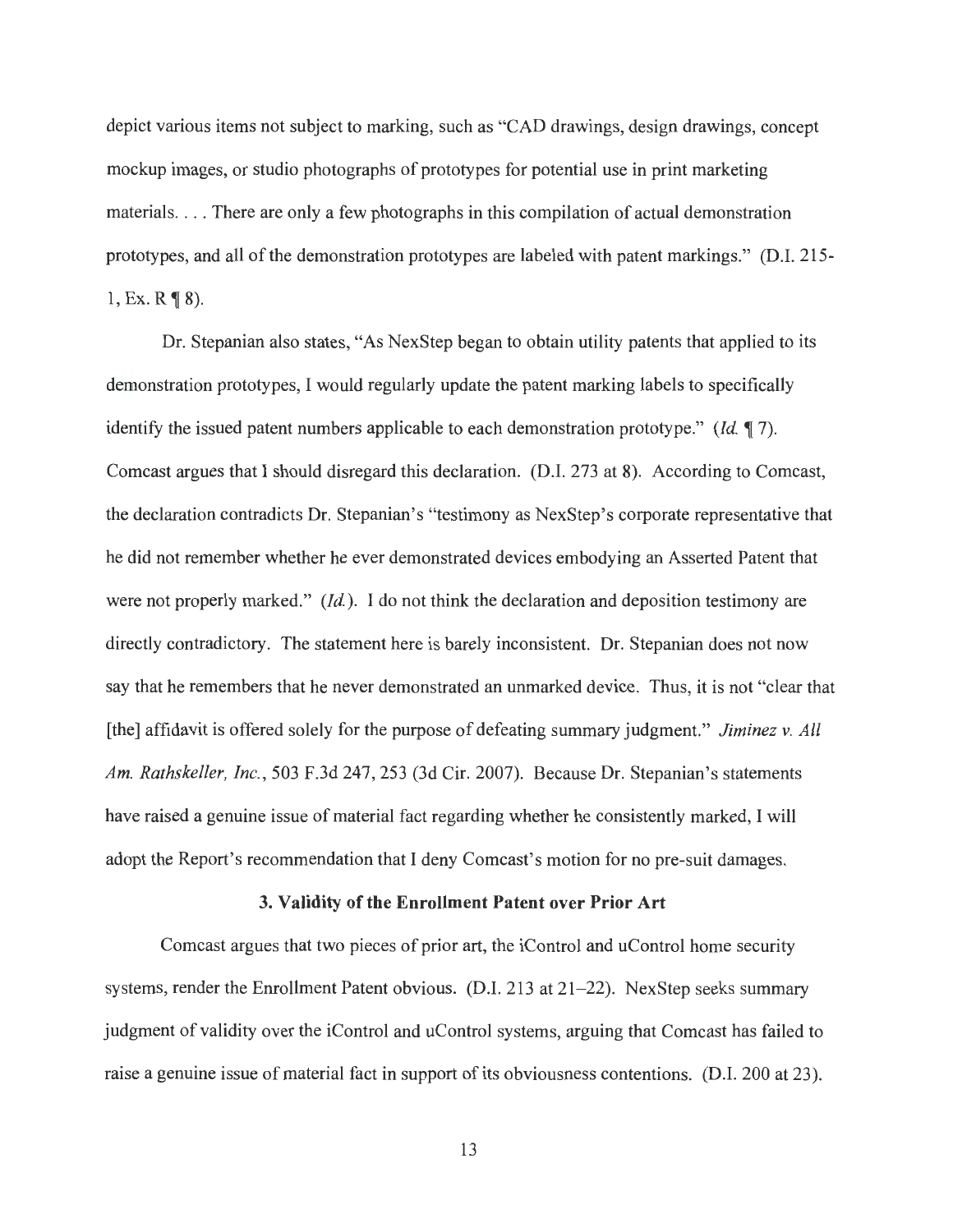A patent claim is obvious if "the differences between the claimed invention and the prior art are such that the claimed invention as a whole would have been obvious before the effective filing date of the claimed invention to a person having ordinary skill in the art to which the claimed invention pertains." 35 U.S.C. § 103(a).

The Enrollment Patent requires that the "control device" is registered with a cloud-based service. '964 Patent, Cl. 1. Claim 1 recites, "receiving a second enrollment signal sent by a second control device ...; registering the second control device with a cloud based service ...." *Id.* Comcast's expert opines that the iControl and uControl systems have devices such as keychain remotes or key fobs that meet the "control device" limitation. (D.I. 213 at 29). The Magistrate Judge disagreed, finding that Comcast lacked evidence showing that the devices were registered with a cloud-based system. (D.I. 267 at 44-45).

On my review of the evidence, I think Comcast has raised a genuine dispute of material fact. Much of the evidence comes from Comcast's expert, Dr. Villasenor, who opines:

[T]he iControl system allows a customer to remotely access and control controllable devices, for example by using a keychain remote or by using the web or mobile portal... . A POSITA would have understood based upon their own knowledge and the features of the iControl system, that control devices, like a mobile phone or keychain remote, would have to be registered with the cloud-based service in order for the control devices to be able to access and control the controllable devices.

(D.I. 217-1, Ex. 12  $\parallel$  572; *see also id.*  $\parallel$  625 (providing the same opinion for the uControl system)). Based on these paragraphs, the Magistrate Judge noted, "Dr. Villasenor offers only a conclusory opinion suggesting that a person of ordinary skill would understand that these 'control devices' are registered with a cloud-based service, relying on documents that show cell phone or Internet connectivity without indicating registration with a cloud-based service." (D.I. 267 at 44-45). Elsewhere in Dr. Villasenor's opinion, however, he gives more detail regarding

why a POSITA would understand the keychain remotes and key fobs to be registered with a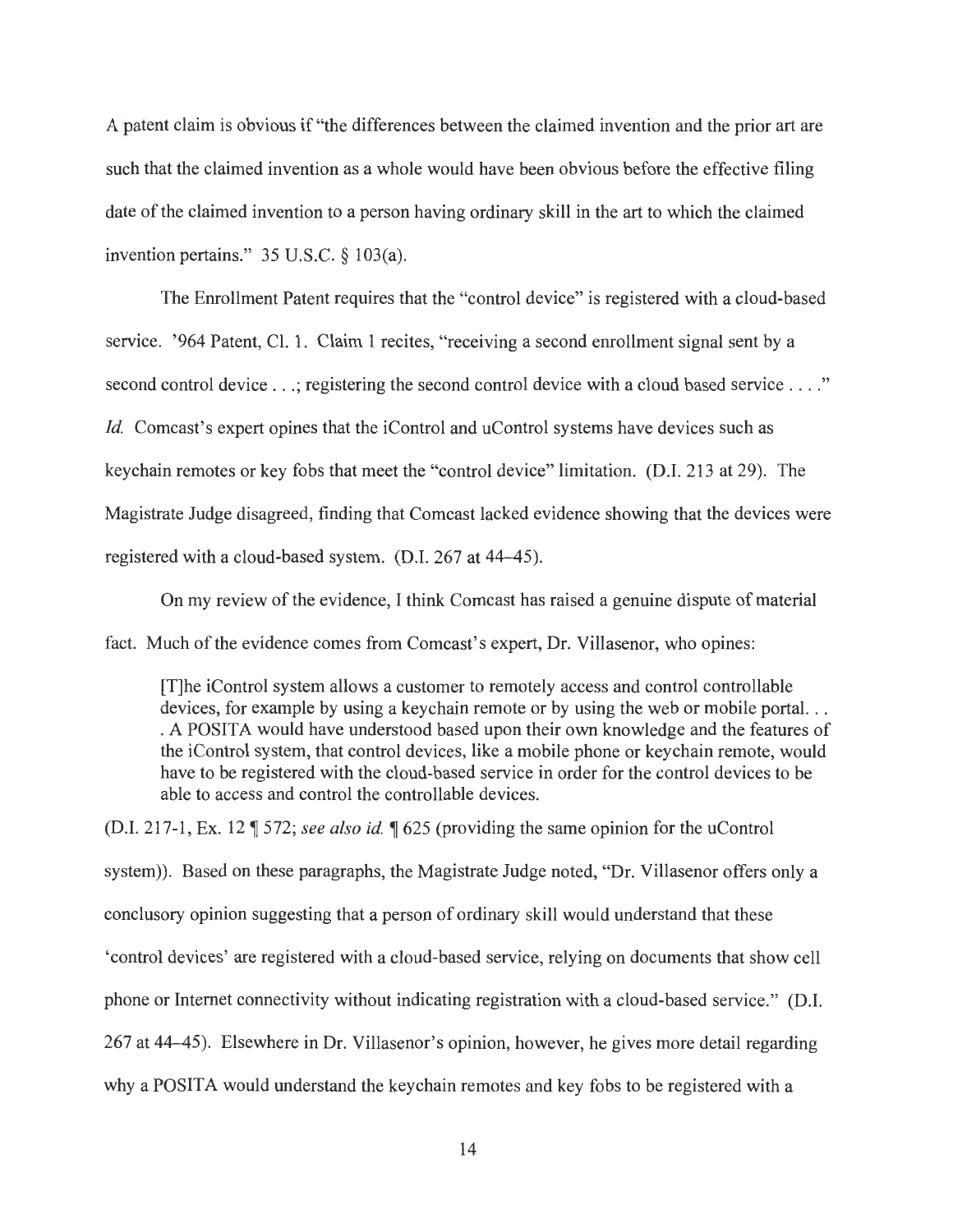cloud-based service. Under Dr. Villasenor's theory, the enrollment process results in registration with a cloud-based service.  $(E.g., D.I. 217-1, Ex. 13$  [362). As Dr. Villasenor summarizes in his reply:

[T]he iControl system discloses that the enrollment process for controllable devices includes that those devices send identifiers to the back-end servers. A POSITA would have understood that the procedure for enrolling devices in the iControl system is equally applicable to controllable devices and control devices, which would allow the system to track which control and controllable devices a customer has connected to their system and would allow the customer remote access and control of a controllable device. A POSIT A would have appreciated that a device identifier from a control device would be necessary to enroll and differentiate the control devices within the system.

(D.I. 217-1, Ex. 131358 (citations omitted); *see also id.* 1398 (giving the same opinion for the

uControl system)).

The Magistrate Judge also relied on the deposition testimony of Jim Kitchen, one of the founders of uControl, to find "the evidence confirms that these 'control device' features of the iControl and uControl systems enabled simple functionality and were not cloud-based devices." (D.1. 267 at 45). Mr. Kitchen's testimony included:

Q. So the key fob wasn't  $-i$  wasn't like a cloud-based device. It was kind of more tied to the touchscreen itself, correct? A. It is – yeah, it was paired with the touchscreen's Zigbee network in the home. Again, just  $-$  just like all the other sensors  $\ldots$ 

(D.I. 252-1, Ex. 71 at 30:4-9). Comcast contests the "cloud-based device" language, arguing that the claims do not require a "cloud-based device" but only that the device be registered with a cloud-based service. (D.I. 273 at 10). I agree with Comcast. Furthermore, the deposition question was compound: (1) whether the key fob "wasn't like a cloud-based device," and (2) whether the key fob "was kind of more tied to the touchscreen itself." Mr. Kitchen only clearly answered the second inquiry. I do not think Mr. Kitchen's answer sheds much light on whether the device was registered with a cloud-based service, as required by the claims.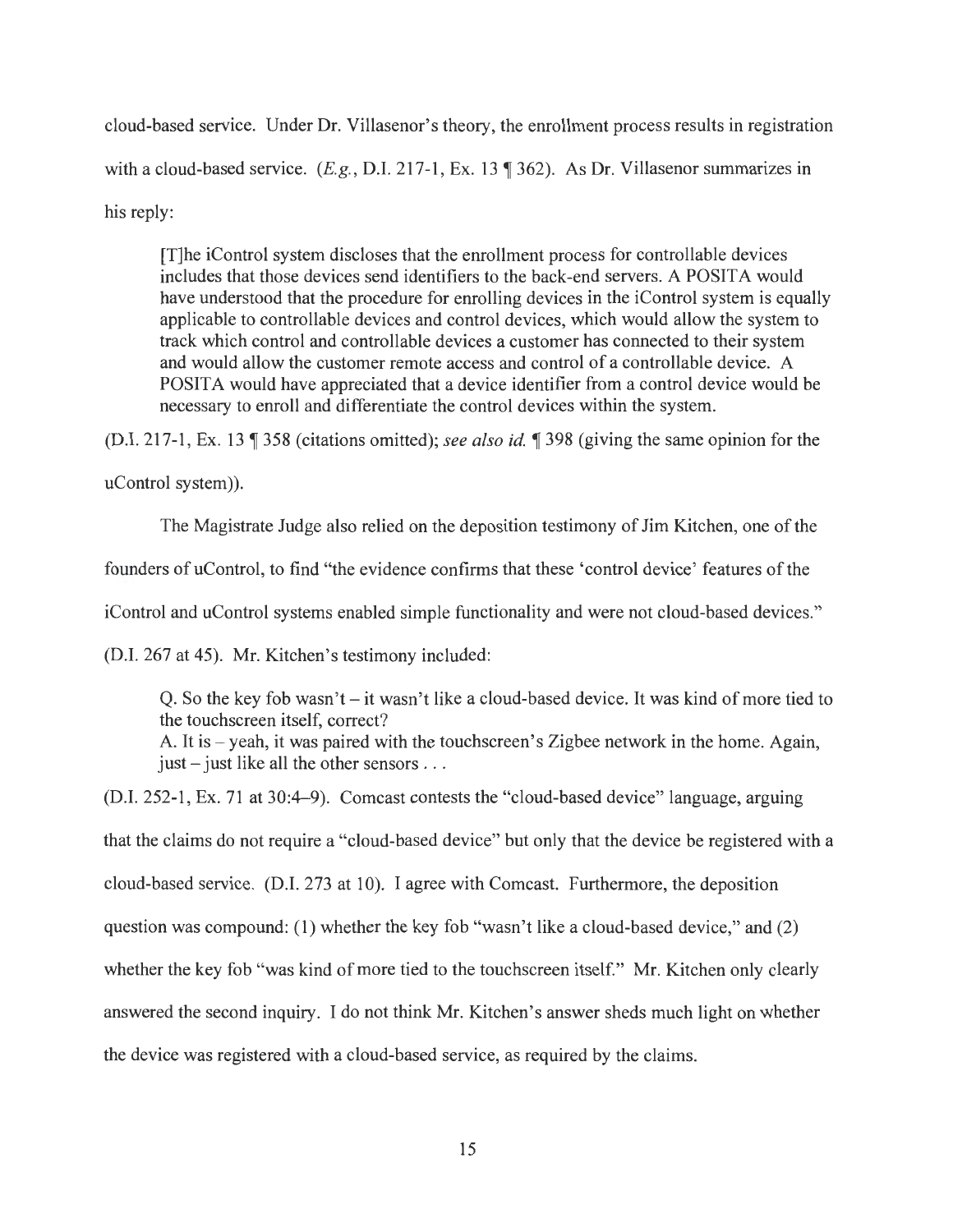Viewed as a whole, Mr. Kitchen's testimony could lend support to Dr. Villasenor's opinion. Mr. Kitchen testified that the key fob "was paired with the system the same way any other Zigbee system was paired, so similar to the pairing process of a door/window or a motion sensor."<sup>3</sup> (D.I. 252-1 Ex. 71 at 29:18–20). Dr. Villasenor opines that "sensors" are "controllable devices." *(See D.I. 217-1, Ex. 12* ¶ 554). As explained above, Dr. Villasenor's theory is that a POSIT A would have understood that control devices were enrolled in the same way as controllable devices. *(See also id.* 1569). Mr. Kitchen's testimony that control devices and controllable devices were paired using a "similar" process lends support to Dr. Villasenor's theory. Thus, I will sustain Comcast's objection to the Magistrate Judge's recommendation that there is no disputed fact that the Enrollment Patent is not invalid over the iControl and uControl systems.

Comcast also asserts that iControl and uControl apps running on smartphones qualify as control devices. Since I will not allow NexStep to advance the infringement theory based on the Home App running on a smartphone, I will not allow Comcast to advance the invalidity theory based on the iControl and uControl apps operating on a smartphone. *See 01Communique Lab'y*, *Inc. v. Citrix Sys., Inc.,* 889 F.3d 735, 742-43 (Fed. Cir. 2018).

### **IV. CONCLUSION**

An appropriate order will issue.

<sup>&</sup>lt;sup>3</sup> Comcast's expert Dr. Reinman explains that "ZigBee" is a type of communication protocol "intended for use with battery-powered devices." (D.I. 217-1, Ex. 7  $\P$  39).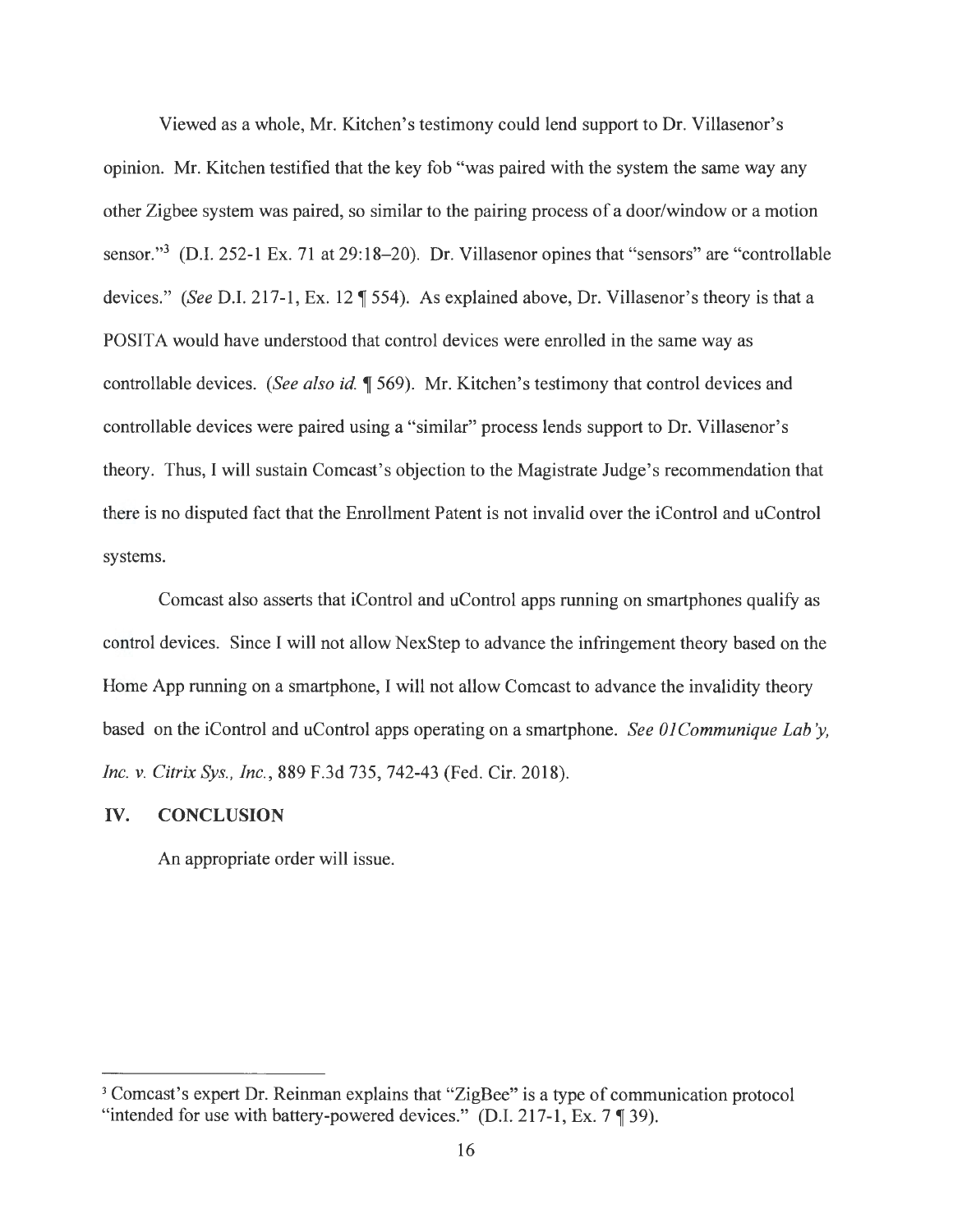# IN THE UNITED STATES DISTRICT COURT FOR THE DISTRICT OF DELA WARE

NEXSTEP, INC,

Plaintiff,

**V.** 

Civil Action No. 19-1031-RGA

COMCAST CABLE COMMUNICATIONS, LLC,

Defendant.

# ORDER

For the reasons stated in the accompanying Memorandum Opinion, **IT IS HEREBY ORDERED:** 

- 1. Comcast's objections (DJ. 273) to the Magistrate Judge's Report and Recommendation (D.I. 267) regarding (1) Comcast's motion for summary judgment of no pre-suit damages, (2) Mr. Reading's royalty base for the Enrollment Patent, and (3) Mr. Reading's damages opinion for the Tether Patents are **OVERRULED.** Comcast's objections regarding (1) Mr. Reading's opinion on the hypothetical negotiation of cost savings on the Enrollment Patent and (2) NexStep's motion for summary judgment of validity over U.S. Patent No. 9,614,964 are **SUSTAINED.**
- 2. NexStep's objections (D.I. 276) to the Magistrate Judge's Report and Recommendation are **OVERRULED.**